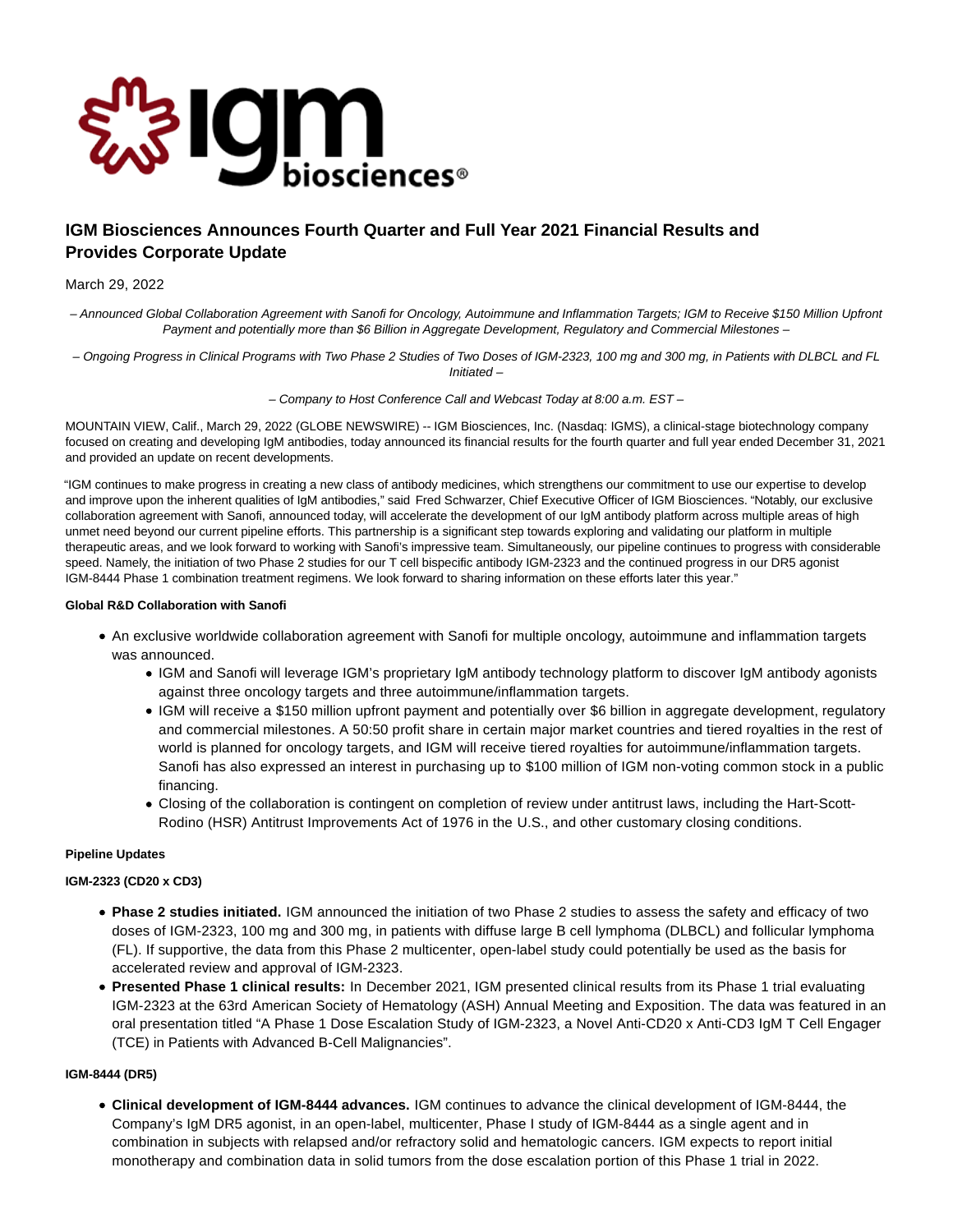- **Third FOLFIRI dose cohort successfully completed.** IGM announced that it has cleared the third of four planned FOLFIRI combination dose escalation cohorts (3.0 mg/kg Q2W) with no dose limiting toxicities (DLTs) and no clinically significant liver toxicity observed to date. IGM is currently enrolling patients in the final planned FOLFIRI combination dose escalation cohort (10.0 mg/kg Q2W).
- **First birinapant dose cohort successfully completed.** IGM also announced that it has cleared the first of four planned birinapant combination dose escalation cohorts with no DLTs and no clinically significant liver toxicity observed to date. IGM is currently enrolling patients in the second planned birinapant combination dose escalation cohort.

# **IGM-7354 (IL-15 x PD-L1)**

**IND filing expected in 2022.** IGM expects to file an Investigational New Drug Application (IND) for IGM-7354, the Company's IL-15 x PD-L1 bispecific IgM antibody, in solid tumors in 2022.

# **IGM-2644 (CD38 x CD3)**

**IND filing expected in 2022.** IGM expects to file an IND for IGM-2644, the Company's CD38 x CD3 bispecific IgM antibody, in multiple myeloma in 2022.

# **Corporate Updates**

- **Announced grant agreement with the Bill & Melinda Gates Foundation.** The agreement aims to leverage IGM's engineered IgM and IgA antibodies for the potential prevention of malaria, a significant driver of morbidity and mortality in low- and middle-income countries.
- **Carrie Brodmerkel, Ph.D., appointed Chief Scientific Officer of IGM Autoimmunity and Inflammation.** Dr. Brodmerkel brings extensive experience across a broad range of disciplines to this role. Most recently, she served as Vice President and Global Head of Exploratory Biology and Scientific Strategy at Janssen R&D, a division of Johnson & Johnson, where she was responsible for scientific and strategic leadership of the biotherapeutics portfolio, functional planning and execution, computational sciences, and exploratory biology across therapeutic areas including immunology, hematology, and oncology.

# **Fourth Quarter and Full Year 2021 Financial Results**

- **Cash and Investments:** Cash and investments as of December 31, 2021 were \$229.5 million, compared to \$366.3 million as of December 31, 2020.
- **Research and Development (R&D) Expenses:** For the fourth quarter and year ended 2021, R&D expenses were \$39.2 million and \$127.0 million, respectively, compared to \$19.6 million and \$65.0 million for the fourth quarter and year ended 2020, respectively.
- **General and Administrative (G&A) Expenses:** For the fourth quarter and year ended 2021, G&A expenses were \$11.5 million and \$38.3 million, respectively, compared to \$5.1 million and \$18.3 million for the fourth quarter and year ended 2020, respectively.
- **Net Loss:** For the fourth quarter of 2021, net loss was \$50.6 million, or a loss of \$1.50 per share, compared to a net loss of \$24.6 million, or a loss of \$0.79 per share, for the fourth quarter of 2020. For the year ended 2021, net loss was \$165.2 million, or a loss of \$4.93 per share, compared to a net loss of \$81.4 million, or a loss of \$2.65 per share, for the year ended 2020.

# **2022 Financial Guidance:**

IGM expects full year GAAP operating expenses of \$250 million to \$260 million including estimated non-cash stock-based compensation expense of approximately \$50 million. Concurrent with the Company's first quarter 2022 financial results expected in May, IGM anticipates providing full year collaboration and license revenue guidance as well as ending 2022 cash and investments guidance.

# **Conference Call and Webcast**

IGM will host a conference call and webcast to discuss the Sanofi R&D collaboration announcement today, March 29, at 8:00 a.m. ET. The conference call may be accessed by dialing (866) 649-1996 (domestic) or (409) 217-8769 (international) and referring to conference ID 4983742. A live webcast of the presentation will be available on the "Events and Presentations" page in the "Investors" section of the Company's website at https://investor.jambio.com/news-and-events/events-and-presentations. A replay of the webcast will be archived on the Company's website for 90 days following the presentation.

# **About IGM Biosciences, Inc.**

Headquartered in Mountain View, California, IGM Biosciences is a clinical-stage biotechnology company focused on creating and developing engineered IgM antibodies. Since 2010, IGM Biosciences has worked to overcome the manufacturing and protein engineering hurdles that have limited the therapeutic use of IgM antibodies. Through its efforts, IGM Biosciences has created a proprietary IgM technology platform for the development of IgM antibodies for those clinical indications where their inherent properties may provide advantages as compared to IgG antibodies.

# **Cautionary Note Regarding Forward-Looking Statements**

This press release contains forward-looking statements, including statements relating to IGM's plans, expectations and forecasts and to future events. Such forward-looking statements include, but are not limited to: the potential of, and expectations regarding, IGM's technology platform and its IgM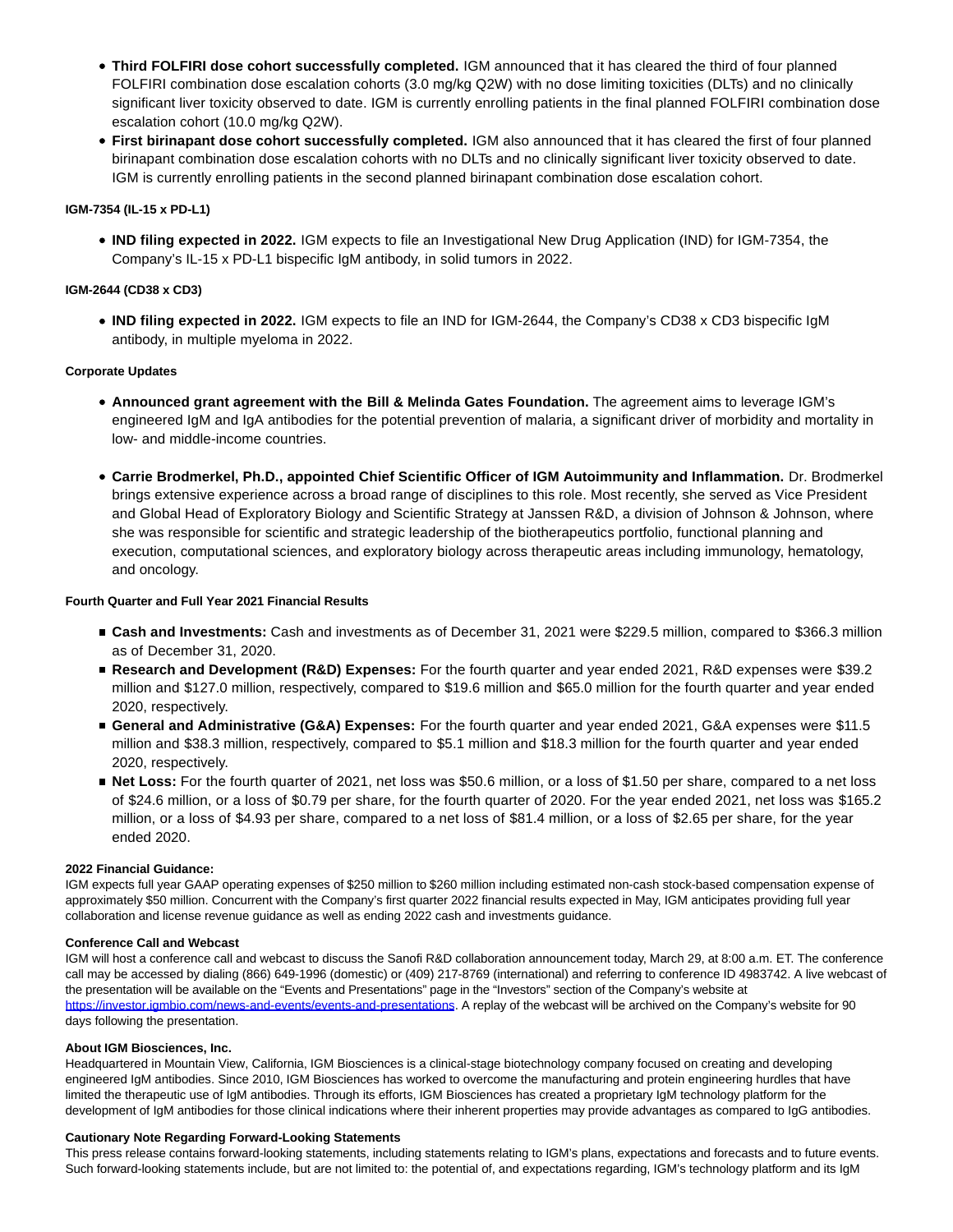and IgA antibodies and product candidates, including IGM-2323, IGM-8444, IGM-7354 and IGM-2644; expectations regarding the transaction with Sanofi, including all financial aspects of the collaboration and an equity investment; the potential benefits and results of the transaction with Sanofi, including goals of the collaboration and the potential for accelerated development of IGM's platform; IGM's plans and expectations regarding its clinical development efforts and activities; statements regarding the clinical development of IGM-2323, including the potential for the Phase 2 studies to potentially serve as the basis for a regulatory filing and accelerated review and approval of IGM-2323; statements regarding the clinical development of IGM-8444, including timing for data and the safety profile of IGM-8444; the expected timing of filing INDs with for IGM-7354 and IGM-2644; IGM's expectations regarding a grant agreement with the Bill & Melinda Gates Foundation; IGM's expectations regarding its financial position and guidance, including operating expenses and stock-based compensation expense, and the timing of providing guidance for full year collaboration and license revenue and ending 2022 cash and investments; and statements by IGM's Chief Executive Officer. Such statements are subject to numerous important factors, risks and uncertainties that may cause actual events or results to differ materially, including but not limited to: potential delays and disruption resulting from the COVID-19 pandemic and governmental responses to the pandemic, including any future impacts to IGM's operations, the manufacturing of its product candidates, the progression of its clinical trials, enrollment in its current and future clinical trials and progression of its collaborations and related efforts; the risks that the transaction with Sanofi may not be completed in a timely manner or at all; the possibility that certain closing conditions to the transaction with Sanofi will not be satisfied, including the risks related to obtaining the requisite regulatory approvals, such as those required under antitrust laws; the risk of the occurrence of any event, change or other circumstance that could give rise to the termination of collaborations with third parties, including the agreement with Sanofi (including without limitation the failure to timely obtain requisite regulatory approvals); the possibility that Sanofi may not invest in IGM; risks related to the effect of the announcement of the Sanofi transaction on IGM's business relationships, operating results, stock price and business generally; IGM's early stages of clinical drug development; risks related to the use of engineered IgM antibodies, which is a novel and unproven therapeutic approach; IGM's ability to demonstrate the safety and efficacy of its product candidates; IGM's ability to successfully and timely advance its product candidates through preclinical studies and clinical trials; IGM's ability to enroll patients in its clinical trials; the potential for the results of clinical trials to differ from preclinical, preliminary, initial or expected results; the risk of significant adverse events, toxicities or other undesirable side effects; IGM's ability to successfully manufacture and supply its product candidates for clinical trials; the potential impact of continuing or worsening supply chain constraints; the risk that all necessary regulatory approvals cannot be obtained; the potential market for IGM's product candidates, the potential diminishing need for therapeutics to address COVID-19, particularly in the United States and other major markets, and the progress and success of alternative therapeutics currently available or in development; IGM's ability to obtain additional capital to finance its operations, if needed; uncertainties related to the projections of the size of patient populations suffering from the diseases IGM is targeting; IGM's ability to obtain, maintain and protect its intellectual property rights; developments relating to IGM's competitors and its industry, including competing product candidates and therapies; general economic and market conditions; and other risks and uncertainties, including those more fully described in IGM's filings with the Securities and Exchange Commission (SEC), including IGM's Annual Report on Form 10-K filed with the SEC on March 29, 2022 and in IGM's future reports to be filed with the SEC. Any forward-looking statements contained in this press release speak only as of the date hereof, and IGM specifically disclaims any obligation to update any forward-looking statement, except as required by law.

#### **Contact:**

Argot Partners David Pitts 212-600-1902 [igmbio@argotpartners.com](mailto:igmbio@argotpartners.com)

# **IGM Biosciences, Inc. Selected Statement of Operations Data (unaudited) (in thousands, except share and per share data)**

|                                                                  | <b>Three Months Ended</b><br>December 31, |            |    | <b>Twelve Months Ended</b><br>December 31, |    |            |    |            |
|------------------------------------------------------------------|-------------------------------------------|------------|----|--------------------------------------------|----|------------|----|------------|
|                                                                  |                                           | 2021       |    | 2020                                       |    | 2021       |    | 2020       |
| Operating expenses:                                              |                                           |            |    |                                            |    |            |    |            |
| Research and development (1)                                     | \$                                        | 39,169     | \$ | 19,599                                     | \$ | 127,026    | \$ | 65,030     |
| General and administrative (1)                                   |                                           | 11,511     |    | 5,140                                      |    | 38,297     |    | 18,250     |
| Total operating expenses                                         |                                           | 50,680     |    | 24,739                                     |    | 165,323    |    | 83,280     |
| Loss from operations                                             |                                           | (50,680)   |    | (24, 739)                                  |    | (165, 323) |    | (83, 280)  |
| Other income, net                                                |                                           | 38         |    | 117                                        |    | 159        |    | 1,925      |
| Net loss                                                         | \$                                        | (50, 642)  | \$ | (24, 622)                                  | \$ | (165, 164) | \$ | (81, 355)  |
| Net loss per share, basic and diluted                            | \$                                        | (1.50)     | \$ | (0.79)                                     | \$ | (4.93)     | \$ | (2.65)     |
| Weighted-average common shares outstanding,<br>basic and diluted |                                           | 33,775,358 |    | 31,298,264                                 |    | 33,479,782 |    | 30,748,280 |

(1)Amounts include stock-based compensation expense as follows: